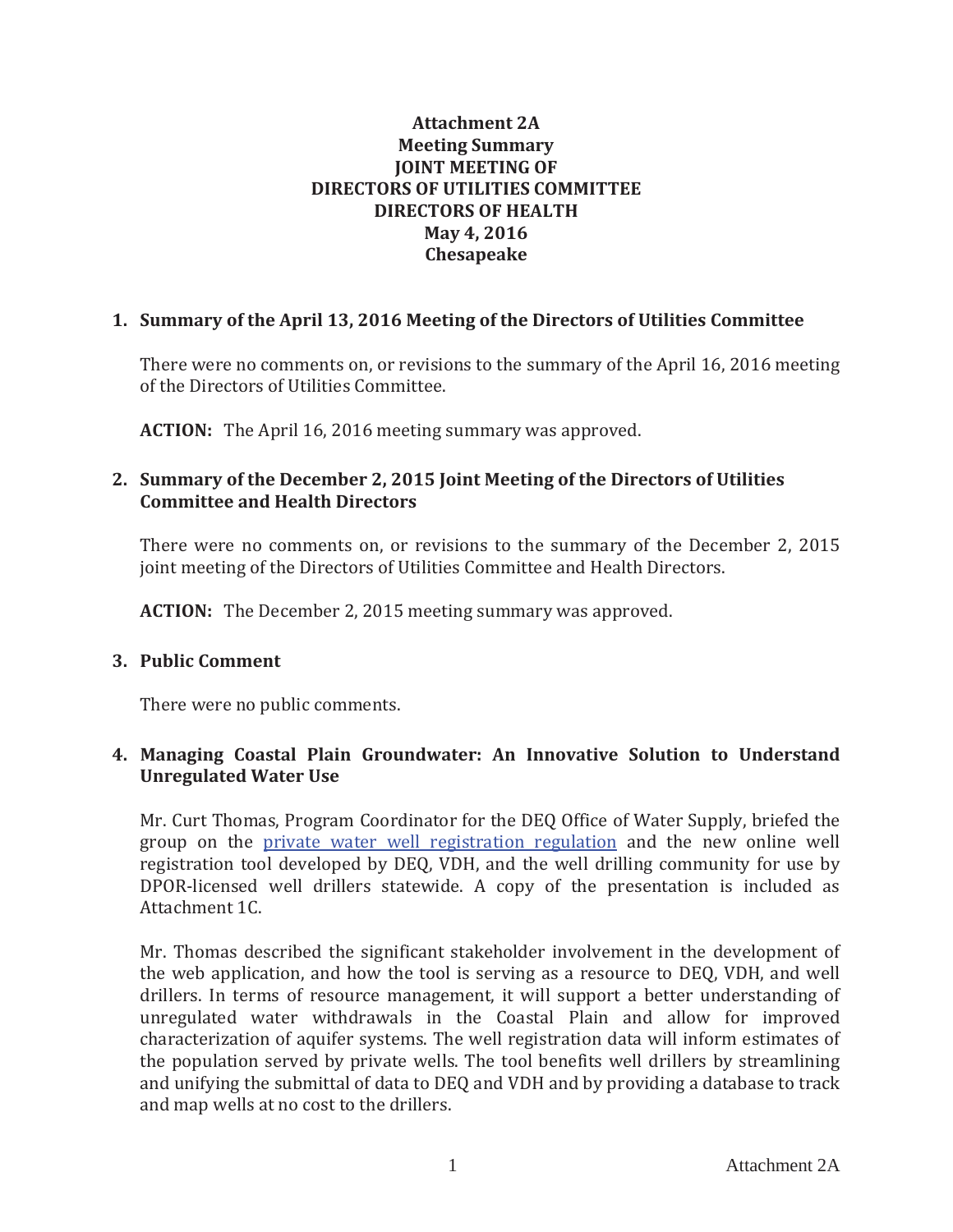The pilot phase of the web application was launched in October 2015; over 1,200 wells have been registered in the system to date. An upgrade is planned for July 2016 to include additional data fields requested by well drillers. The DEQ and the VDH will continue outreach activities and trainings to encourage use of the system beyond the designated groundwater management area. The online well reporting tool is one module in a larger data management system, VA Hydro, which will also include information for DEQ's groundwater and surface water permitting, groundwater characterization, and water supply planning programs. Eventually, the legacy VDH private well databases and the online well reporting module will be integrated with VA Hydro.

In response to questions during the group discussion, the following points were noted:

- Currently, access to VA Hydro is limited to licensed well drillers, but the intent is to provide access to local and regional government users by the end of 2016. Pilot projects using VA Hydro for updating water supply planning information are anticipated this year, and the well construction information will be accessible during those pilots.
- Of the 1,200 wells registered over the past 6 months, it is estimated that  $70\%$ have been entered into the system by well drillers and 30% have been entered by VDH staff. Higher well registration numbers are expected as program awareness and buy-in increases and the housing market rebounds. Well drillers have indicated that the current level of drilling activity is low, reflecting the state of the housing market.
- DEQ expressed interest in incorporating private well survey data and premise account maps offered by the public utilities.
- There are approximately 70,000 to 100,000 wells in VA Hydro, but this is likely to be a small percentage of the total number of wells in existence. Additionally, it is not known how many of these wells are active, inactive, or permanently abandoned.
- DEQ anticipates migrating legacy well data from VDH's VENIS database, which implemented a private well module in 2003. Currently, private well program staff at VDH are doing double data entry; the goal is to enable regular data synchs between VA Hydro and VENIS.
- The 2016 upgrade to the online registration tool will include several improvements to help meet DEQ's information needs and well drillers' business needs. In the future, it will also be possible to supplement registered well data with well modification data.
- Well depth and screen information is captured in an interval table. Static water level is also recorded. Staff can execute queries, such as the number of wells screened in each aquifer in each locality. The software package has the capability to develop well diagrams: DEO staff may utilize this component in the future.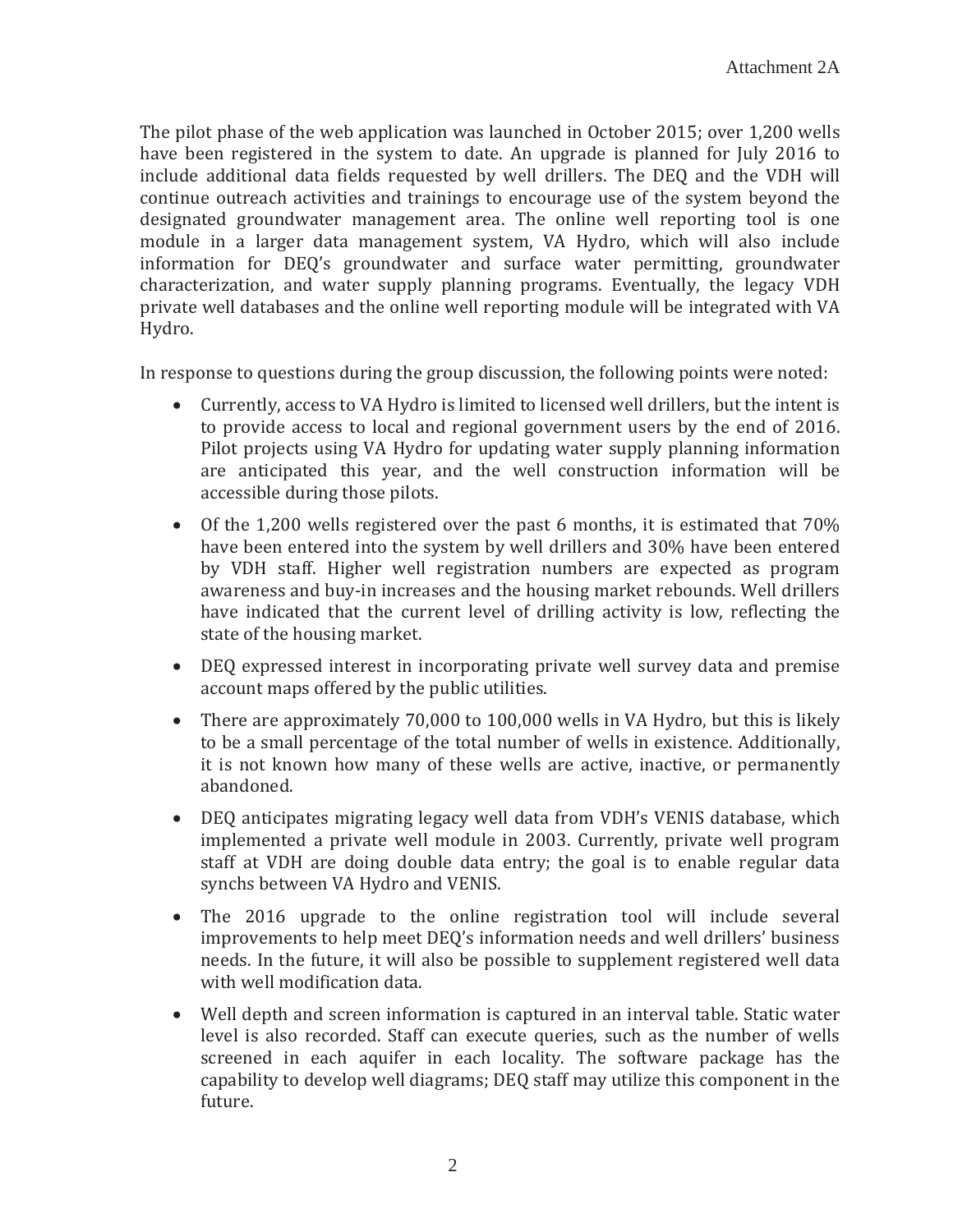• Initially, well registration activities will be captured in the annual report to the General Assembly, "Status of Virginia Water Resources," but it could eventually be published in a stand-alone document. DEQ also anticipates publishing annual water use reports and potentiometric surface maps.

**ACTION:** No action.

## **5. DEQ Office of Water Update**

Mr. Scott Kudlas, Director of the DEQ Office of Water Supply, provided an update to the group on the following items:

Eastern Virginia Groundwater Management Advisory Committee (EVGMAC) **Workgroup Activities:** 

- Work Group 1 Alternative Sources of Supply: Participants in this work group recognized that different opportunities are available in different parts of the Groundwater Management Area. The work group is developing "regional alternatives matrixes" to identify likely alternatives and incentives to pursue alternatives. The work product is anticipated to be provided to the EVGMAC in Iune 2016.
- Work Group 2A Alternative Management Structures: The work group is focusing on ways to promote resource optimization, including a non-profit forum to discuss resource sharing. The work group is systematically reviewing examples of programs from other states and is developing a whitepaper on using portions of the surface water regulations as a model for amending the groundwater management act to provide for voluntary agreements. The whitepaper is anticipated to be provided to the EVGMAC in June 2016.
- Work Group 2B Trading: The work group looked at other states and the unique concerns associated with trading. The group is focusing on banking or incentivizing water inputs into the system and is working on a whitepaper to provide to the EVGMAC in June.
- Other Work Groups: Two more work groups will be convened after the GWMAC has the opportunity to provide input on each roster. These work groups will look at funding options and permitting criteria.

The draft EVGMAC report is expected in August 2017, followed by the final report in November 2017.

Coastal Plain Groundwater Model:

• Subsidence module: This module is complete and a draft report is available. It is important for resource management and does not have a regulatory objective. The module will aid localities in answering subsidence questions and can help assess the benefits of groundwater augmentation through artificial recharge.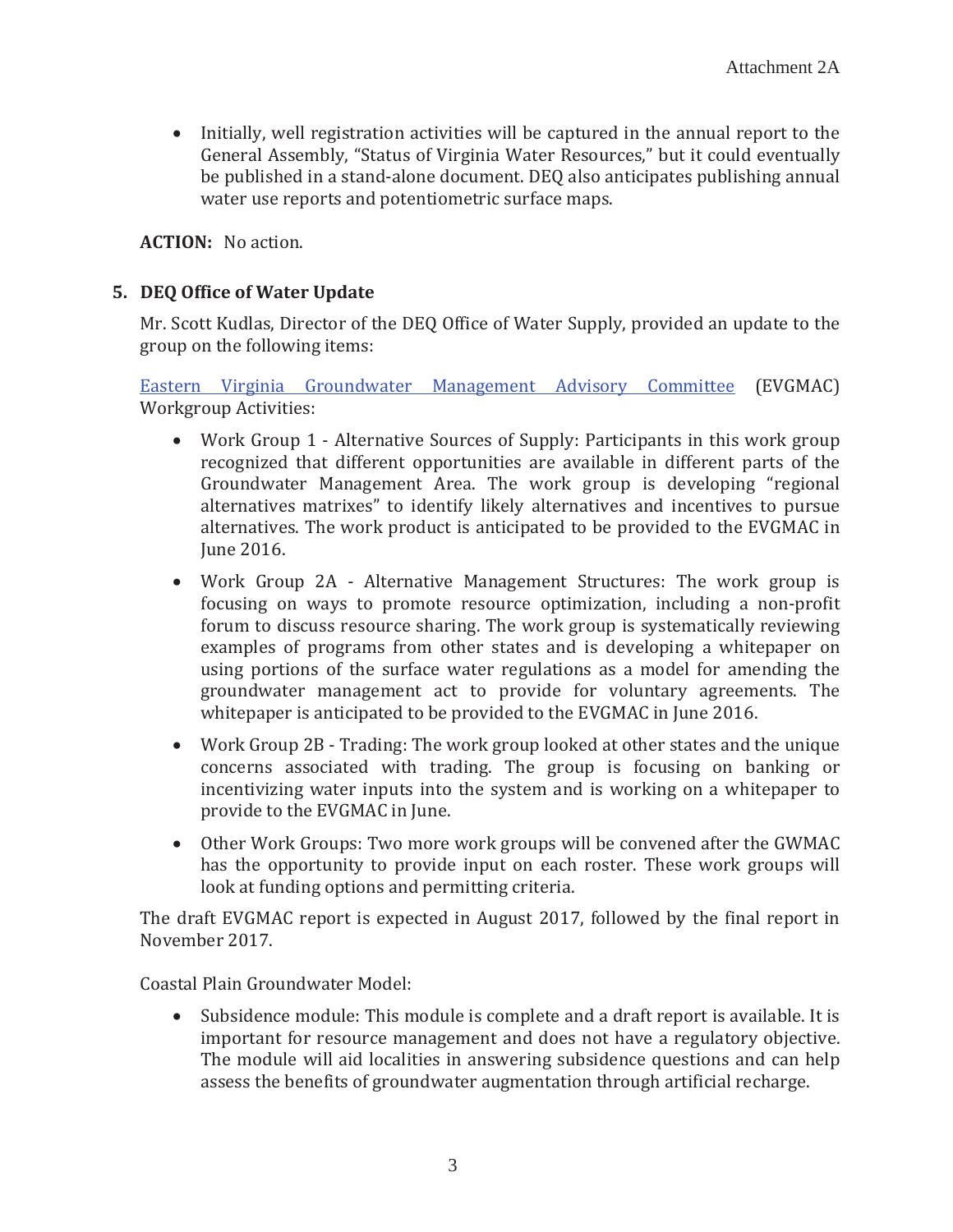- Salt water interface module: This module assesses the impacts of groundwater withdrawals on the chloride concentrations in different areas (model grid cells). DEQ anticipates that the module will facilitate implementation of USGS reports on Coastal Plan groundwater quality and a salt water monitoring. DEO would like to meet with the Directors of Utilities Committee on a strategy to work with Hampton Roads.
- Model maintenance: The DEQ is working on improvements to integrate the model into a system that allows the model to gather and pre-process data. DEQ is developing a model maintenance schedule. Annual updates of pumping and aquifer pick corrections are planned, as well as 5-year recalibrations and a full model rebuild every 10 years. The JLARC study, "Virginia Water Resource Planning and Management," is examining DEQ's program resources and needs for targeted funding.

Mr. Kudlas also discussed the five-year update requirements for water supply planning. Discussion points are summarized below:

- The five-year update is not a full re-submittal of the plan. The intent of the exercise is to fill in gaps in the data submitted in 2011, update data, and encourage the institutionalization of a continuous data gathering process. Updated demand projections are not required, but the intent is for localities/regions to evaluate what was previously projected and whether adequate supply is available.
- Recognized data gaps include private system water use, well construction and design capacity; domestic well withdrawals; and irrigation well withdrawals. Regions/localities should develop a process to research this information, begin data collection, and submit information collected for the five-year update. Approximately 10 well drillers construct 80% to 90% of wells in Virginia; regions/localities should contact these drillers as information resources.
- It is anticipated that local governments will build relationships with the private sector to improve demand projections for industrial users with groundwater withdrawal permits. The largest source of error in projected demand is associated with industrial water use. Better communication will involve more permittees in the planning process and reduce uncertainties in projections.

**ACTION:** No action.

## **6. Roundtable Discussion**

The group participated in a roundtable discussion to share items of mutual interest. With regard to microbial source tracking efforts, the HRPDC staff noted that VDH has been invited to present the results of the Virginia Institute of Marine Science (VIMS) predictive modeling study at the November 2, 2016 Joint Meeting of the Directors of Utilities Committee and Health Directors (see Attachment 1D). Based on comments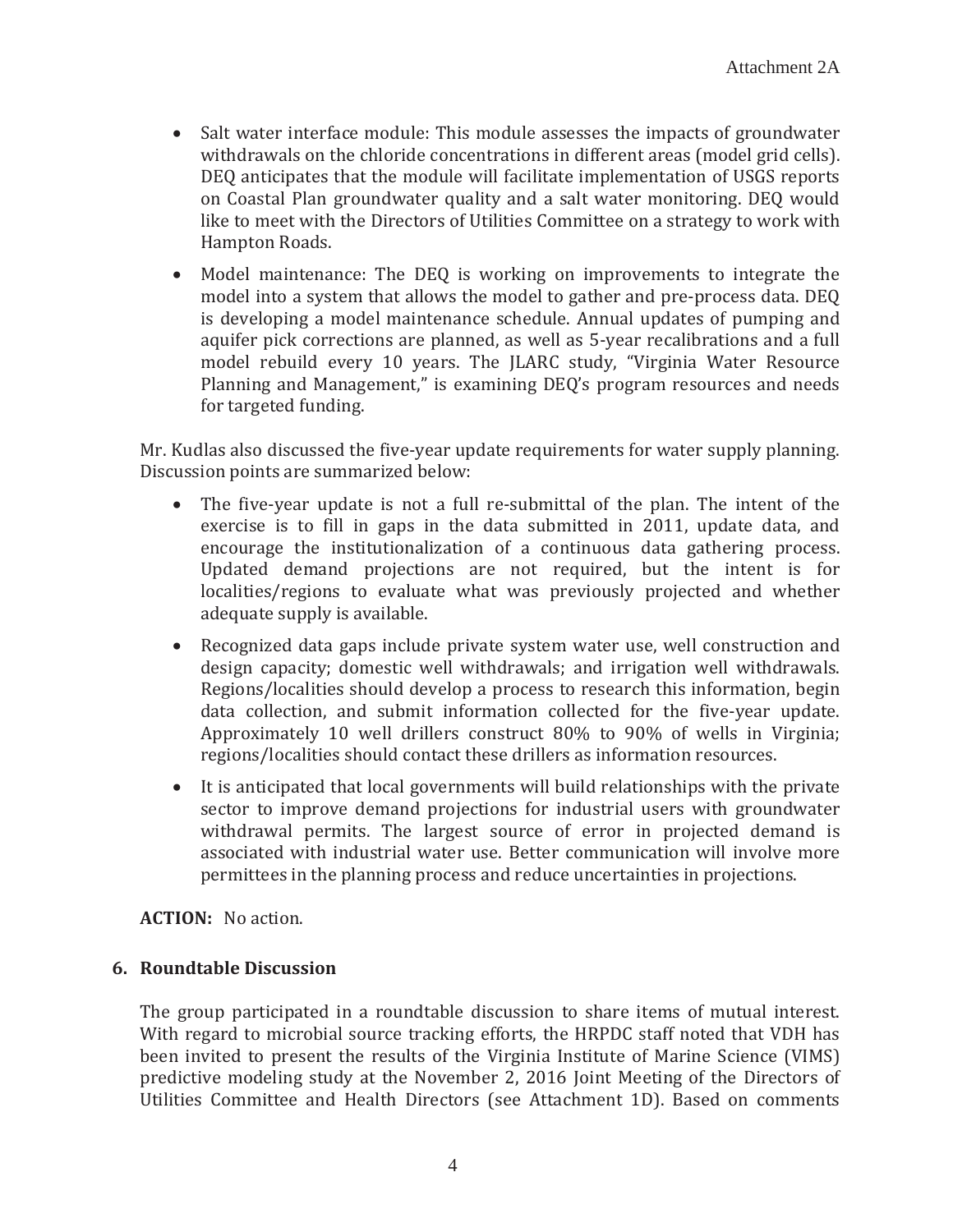from the group, the agenda will also incorporate presentations on source tracking projects in the Nansemond River in Suffolk, Elizabeth River in Chesapeake, and at Hilton Beach in Newport News.

Mr. John Aulbach, Director, VDH Office of Drinking Water (ODW), provided an update on regulatory issues, including the pending incorporation of the federal Revised Total Coliform Rule (RTCR) into the Virginia Waterworks Regulations. The direct incorporation of the RTCR is being accomplished though the "APA exempt" process; publication of the proposed regulations in the Virginia Register will follow the approval from EPA, which is expected soon. Once the RTCR is incorporated, VDH will commence with the full APA process for the general revisions to the Waterworks Regulations.

Mr. Aulbach summarized the VDH ODW activities to support EPA's efforts to address critical drinking water challenges and strengthen protections against lead in drinking water. The VDH ODW has responded to EPA's request for near term implementation plans to demonstrate the proper implementation of the Lead and Copper Rule (LCR) and assure the public that lead risks are being addressed (see sample EPA letters to *states*). All state responses are expected to be posted to the EPA's website soon. The VDH ODW will be sending correspondence to waterworks with LCR sampling guidance and other information. Emerging issues include privacy concerns for LCR sampling results from residences, the replacement of lead service lines, implementing the LCR in in environmental justice communities, and the potential for a household lead action level. Mr. Aulbach also noted that a change is anticipated to the 2009 provisional health advisory for PFOA.

**ACTION:** No action.

# **BREAK (5 minutes)**

The joint meeting of the Directors of Utilities Committee and Health Directors concluded at the break. Upon reconvening, business pertaining to the Directors of Utilities Committee was discussed.

## **7. Regional Groundwater Mitigation Program Memorandum of Agreement**

The Directors of Utilities Committee discussed the draft Memorandum of Agreement (MOA) for the Regional Groundwater Mitigation Program. The HRPDC staff reviewed background information (see Attachment 1E). The MOA provides for a technical assistance program to evaluate mitigation claims and the allocation of program costs. It was emphasized that each groundwater permittee is still responsible for establishing mitigation panels and making financial decisions for reimbursements; state-approved Groundwater Mitigation Plans are separate and distinct from the MOA. Comments submitted to HRPDC staff through May 23, 2016 will be incorporated in a revised draft for review at the June 1, 2016 Committee meeting.

**ACTION:** No action.